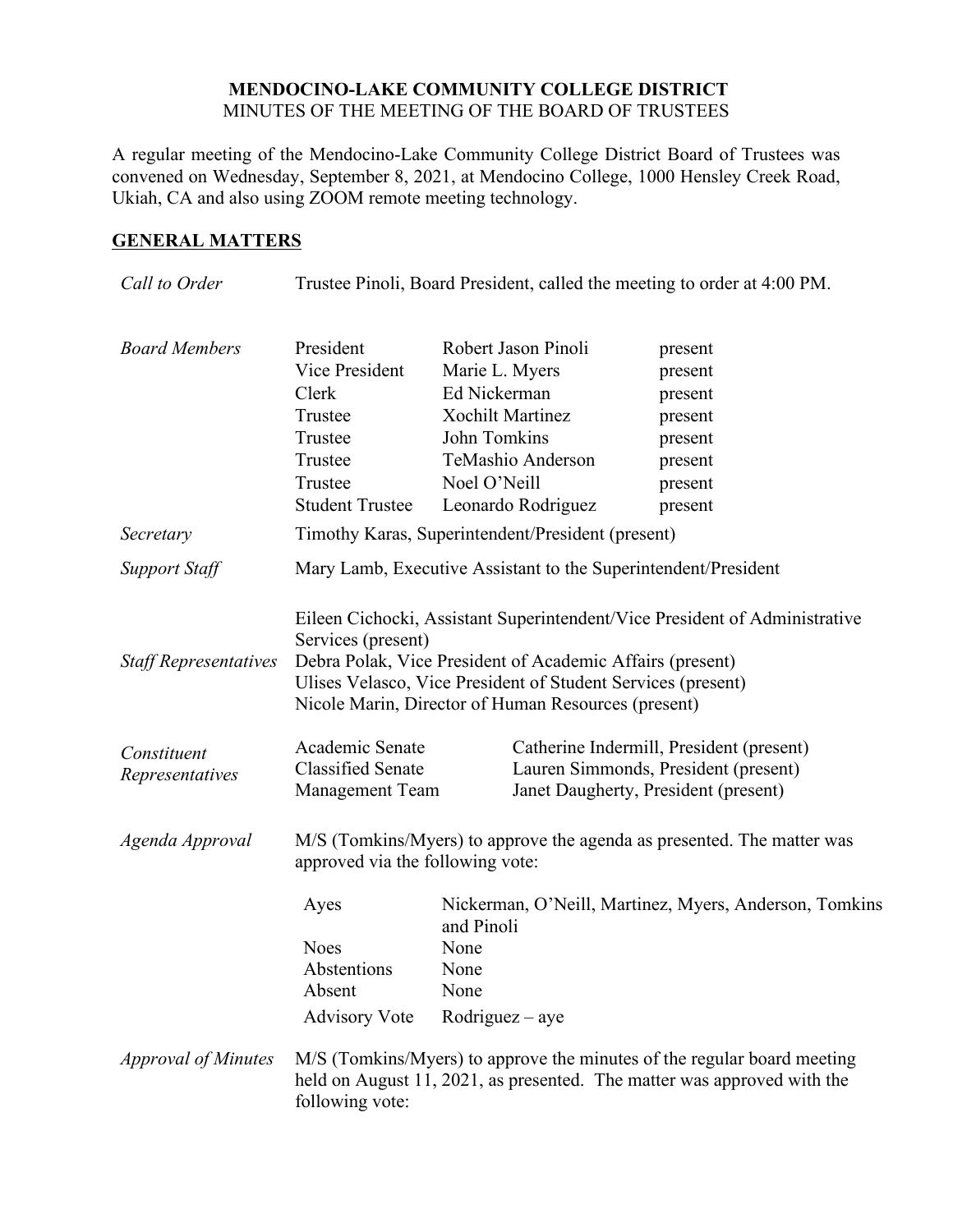|                                                  | Ayes                                                                                                                                                                                                            | Martinez, Anderson, Nickerman, O'Neill, Myers,<br>Tomkins, and Pinoli |  |  |  |
|--------------------------------------------------|-----------------------------------------------------------------------------------------------------------------------------------------------------------------------------------------------------------------|-----------------------------------------------------------------------|--|--|--|
|                                                  | <b>Noes</b>                                                                                                                                                                                                     | None                                                                  |  |  |  |
|                                                  | Abstentions                                                                                                                                                                                                     | None                                                                  |  |  |  |
|                                                  | Absent                                                                                                                                                                                                          | None                                                                  |  |  |  |
|                                                  | <b>Advisory Vote</b>                                                                                                                                                                                            | $Rodriguez - aye$                                                     |  |  |  |
| Public Comment on<br><b>Closed Session Items</b> | There were no comments made on closed session items.                                                                                                                                                            |                                                                       |  |  |  |
|                                                  | <b>CLOSED SESSION</b>                                                                                                                                                                                           |                                                                       |  |  |  |
|                                                  | Board President Pinoli informed the board since there were no items for                                                                                                                                         |                                                                       |  |  |  |
|                                                  | discussion in closed session, they will not be adjourning into closed session.                                                                                                                                  |                                                                       |  |  |  |
| <b>Public Comments</b>                           | There were no comments from the public at this time.                                                                                                                                                            |                                                                       |  |  |  |
|                                                  | PRESIDENT AND ADMINISTRATION REPORT                                                                                                                                                                             |                                                                       |  |  |  |
|                                                  | A written report was presented by Superintendent/President Karas who added<br>the following information:                                                                                                        |                                                                       |  |  |  |
|                                                  | Our second cohort of the Utility Line Arborist program have begun their                                                                                                                                         |                                                                       |  |  |  |
|                                                  | training. Graduates of the program will be making a living wage and we<br>anticipate them being hired by the various employers in this area very quickly.                                                       |                                                                       |  |  |  |
|                                                  | We are currently running three sports this semester which are Men's and<br>Women's soccer and Women's volleyball. Currently both the Men's Soccer<br>and the Women's Volleyball teams are currently undefeated. |                                                                       |  |  |  |
|                                                  | Tomorrow we will be holding another vaccine clinic on the Ukiah campus.<br>First and second doses of the vaccine will be administered to anyone wishing<br>to receive them.                                     |                                                                       |  |  |  |
|                                                  | <b>CONSENT AGENDA</b>                                                                                                                                                                                           |                                                                       |  |  |  |
|                                                  | M/S (Tomkins/Nickerman) Board of Trustees does hereby approve the<br>Consent Agenda as presented. The consent agenda was approved with the<br>following vote:                                                   |                                                                       |  |  |  |
|                                                  | Ayes                                                                                                                                                                                                            | Martinez, Myers, O'Neill, Tomkins, Anderson, Nickerman<br>and Pinoli  |  |  |  |
|                                                  | <b>Noes</b>                                                                                                                                                                                                     | None                                                                  |  |  |  |
|                                                  | Abstentions                                                                                                                                                                                                     | None                                                                  |  |  |  |
|                                                  | Absent                                                                                                                                                                                                          | None                                                                  |  |  |  |
|                                                  | <b>Advisory Vote</b>                                                                                                                                                                                            | Rodriguez - aye                                                       |  |  |  |
|                                                  | Items with an asterisk * were approved by one motion as the Consent Agenda.                                                                                                                                     |                                                                       |  |  |  |
|                                                  | <b>Personnel</b>                                                                                                                                                                                                |                                                                       |  |  |  |
| Consideration to                                 |                                                                                                                                                                                                                 | *RESOLVED, That the Mendocino-Lake Community College District Board   |  |  |  |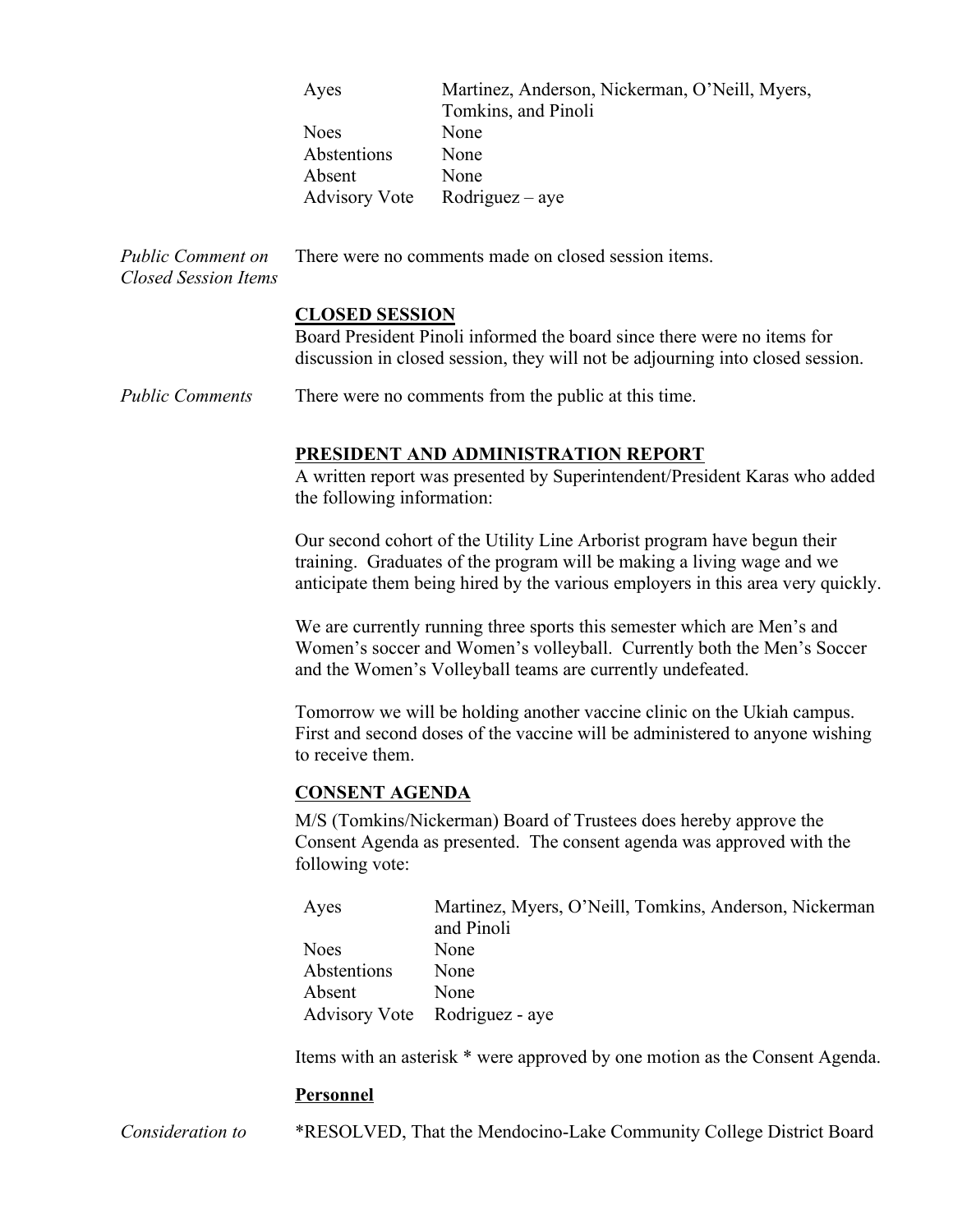*approve Personnel List – Short Term Non-Continuing Employees*

*Consideration to approve personnel List – Part-Time Faculty*

*Consideration to approve the List of Volunteers*

*Consideration to approve Employment – Full-Time Faculty*

*Consideration to approve Employment – Full-Time Faculty – contract correction*

*Consideration to renew contracts for categorically funded faculty*

*Consideration to approve transfer – Classified*

*Consideration to ratify resignation – Classified*

*Consideration to ratify the Mendocino College Federation of Teachers (MCFT) Bargaining Unit/AFT/CFT 2021-24 Tentative Agreement*

of Trustees does hereby ratify the employment of the short-term noncontinuing (STNC) employees as submitted and presented at the meeting pending receipt of all necessary employment eligibility requirements.

\*RESOLVED, That the Mendocino-Lake Community College District Board of Trustees does hereby approve the employment of the Part-Time Faculty for the Fall 2021 semester as presented pending receipt of all necessary employment eligibility requirements.

\*RESOLVED, That the Mendocino-Lake Community College District Board of Trustees does hereby approve the list of volunteers as presented.

\*RESOLVED, That the Mendocino-Lake Community College District Board of Trustees hereby employs Mark Osea, Counselor, Tenure-Track – Full-Time – Articulation Officer/Transfer Counselor effective October 1, 2021; pending receipt of all necessary employment eligibility requirements.

\*RESOLVED, That the Mendocino-Lake Community College District Board of Trustees hereby employs Maria (Meztli) Avina Patino as a tenure-track full-time counselor in EOPS/CARE effective September 1, 2021, pending receipt of all necessary employment eligibility requirements. The correction being based on her previous service as a categorically funded, temporary counselor for the District, Ms. Avina Patino shall begin her probationary contract as a second-year contract.

\*RESOLVED, That the Mendocino-Lake Community College District Board of Trustees hereby approves the six-month categorically funded faculty contract for Brenda Estrada, FYI Counselor, as presented.

\*RESOLVED, That the Mendocino-Lake Community College District Board of Trustees hereby approves the transfer of Naoto Horiguichi, Student Life Specialist, effective December 1, 2021, as presented.

\*RESOLVED, That the Mendocino-Lake Community College District Board of Trustees hereby ratifies the resignation of Ginger Bushway, Nursing Support Specialist II effective December 31, 2021.

\*RESOLVED, That the Mendocino-Lake Community College District Board of Trustees hereby ratifies the 2021-2024 Tentative Agreement between the Mendocino-Lake Community College District and the Mendocino College Federation of Teachers (MCFT) as presented.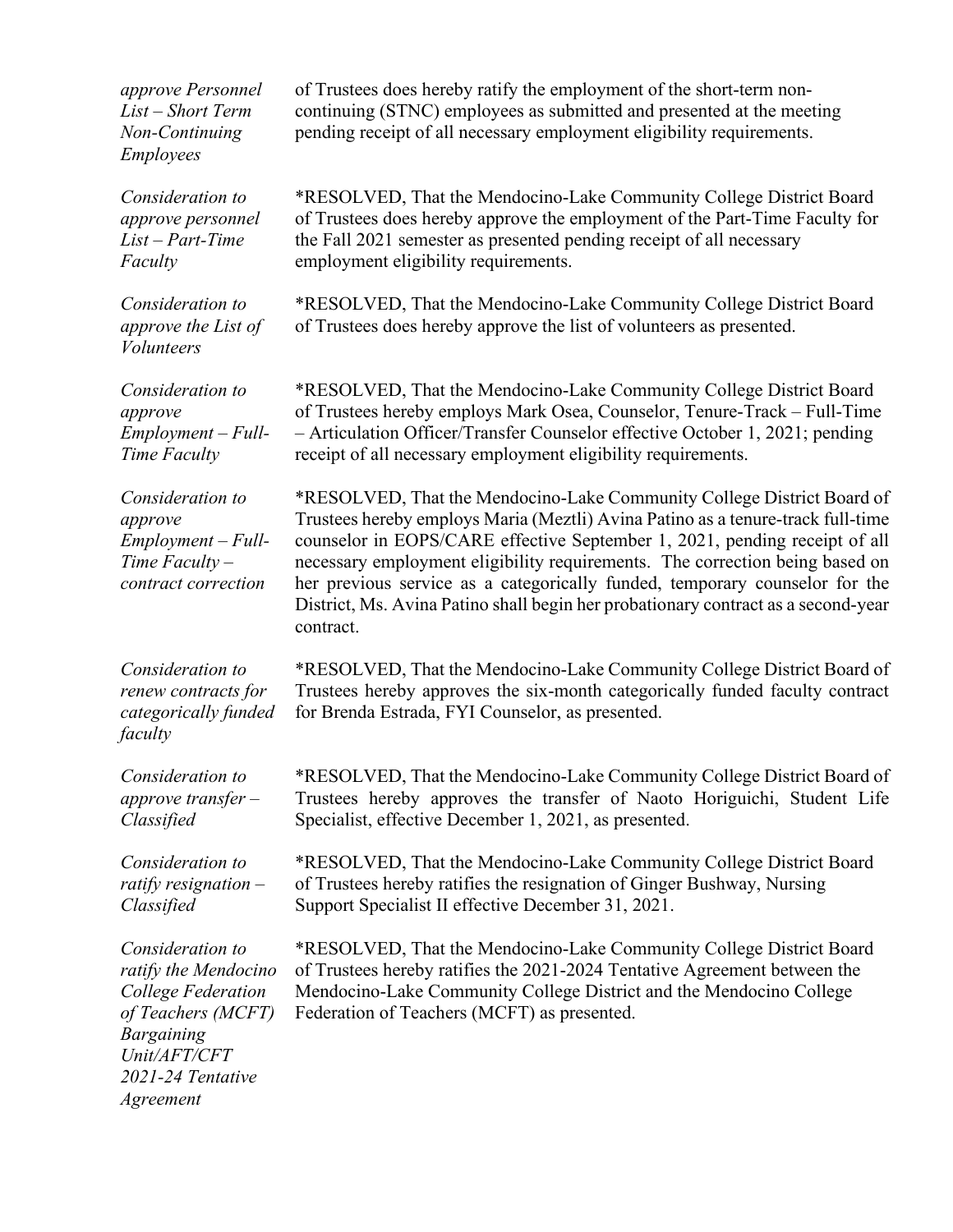| Consideration to<br>ratify the<br>Mendocino-Lake<br><b>Community College</b><br>Classified<br><b>Bargaining</b><br>Unit/SEIU Local<br>1021 2021-24<br>Tentative Agreement | presented.                                                                                                                                                                                                                                                              | *RESOLVED, That the Mendocino-Lake Community College District Board<br>of Trustees hereby ratifies the 2021-2024 Tentative Agreement between the<br>Mendocino-Lake Community College District and the Mendocino-Lake<br>Community College Classified Bargaining Union, SEIU Local 1021 as |  |
|---------------------------------------------------------------------------------------------------------------------------------------------------------------------------|-------------------------------------------------------------------------------------------------------------------------------------------------------------------------------------------------------------------------------------------------------------------------|-------------------------------------------------------------------------------------------------------------------------------------------------------------------------------------------------------------------------------------------------------------------------------------------|--|
| Consideration to<br>ratify the<br>Mendocino-Lake<br><b>Community College</b><br>Management Team,<br>2021-22 Tentative<br>Agreement                                        | *RESOLVED, That the Mendocino-Lake Community College District Board<br>of Trustees hereby ratifies the 2021-2024 Tentative Agreement between the<br>Mendocino-Lake Community College District and the Mendocino-Lake<br>Community College Management Team as presented. |                                                                                                                                                                                                                                                                                           |  |
| Consideration to<br>ratify the Vice<br>President Salary<br>Schedule 2021/22<br>(Rev. September 1,<br>2021)                                                                | *RESOLVED, That the Mendocino-Lake Community College District Board<br>of Trustees hereby ratifies the 2021/22 effective September 1, 2021 salary<br>schedule adjustment between the Mendocino-Lake Community College<br>District and the Vice Presidents.              |                                                                                                                                                                                                                                                                                           |  |
|                                                                                                                                                                           | <b>Other Items</b>                                                                                                                                                                                                                                                      |                                                                                                                                                                                                                                                                                           |  |
| Donations                                                                                                                                                                 | *RESOLVED, That the Mendocino-Lake Community College District Board<br>of Trustees hereby accepts the donations to Mendocino College by Donald<br>Canaparo and Safeway, Ukiah.                                                                                          |                                                                                                                                                                                                                                                                                           |  |
| Public Hearing on<br>Proposed Adopted<br><b>Budget</b>                                                                                                                    | At 4:30 PM, Trustee Pinoli opened the public hearing on the proposed adopted<br>budget for any comments from the public. Receiving no comments from the<br>public, the public hearing was closed at 4:33 pm.<br><b>ACTION ITEMS</b>                                     |                                                                                                                                                                                                                                                                                           |  |
| $2021/22$ Adopted<br><b>Budget</b>                                                                                                                                        | After reviewing the information presented and subsequent discussion, the<br>board took the following action:                                                                                                                                                            |                                                                                                                                                                                                                                                                                           |  |
|                                                                                                                                                                           | M/S (Nickerman/Myers) that the Mendocino-Lake Community College<br>District Board of Trustees does adopt the proposed 2021/22 Adopted Budget as<br>presented and shown on Attachments A through I with the following vote:                                              |                                                                                                                                                                                                                                                                                           |  |
|                                                                                                                                                                           | Ayes                                                                                                                                                                                                                                                                    | Anderson, Martinez, Myers, Nickerman, O'Neill, Tomkins,<br>and Pinoli                                                                                                                                                                                                                     |  |
|                                                                                                                                                                           |                                                                                                                                                                                                                                                                         |                                                                                                                                                                                                                                                                                           |  |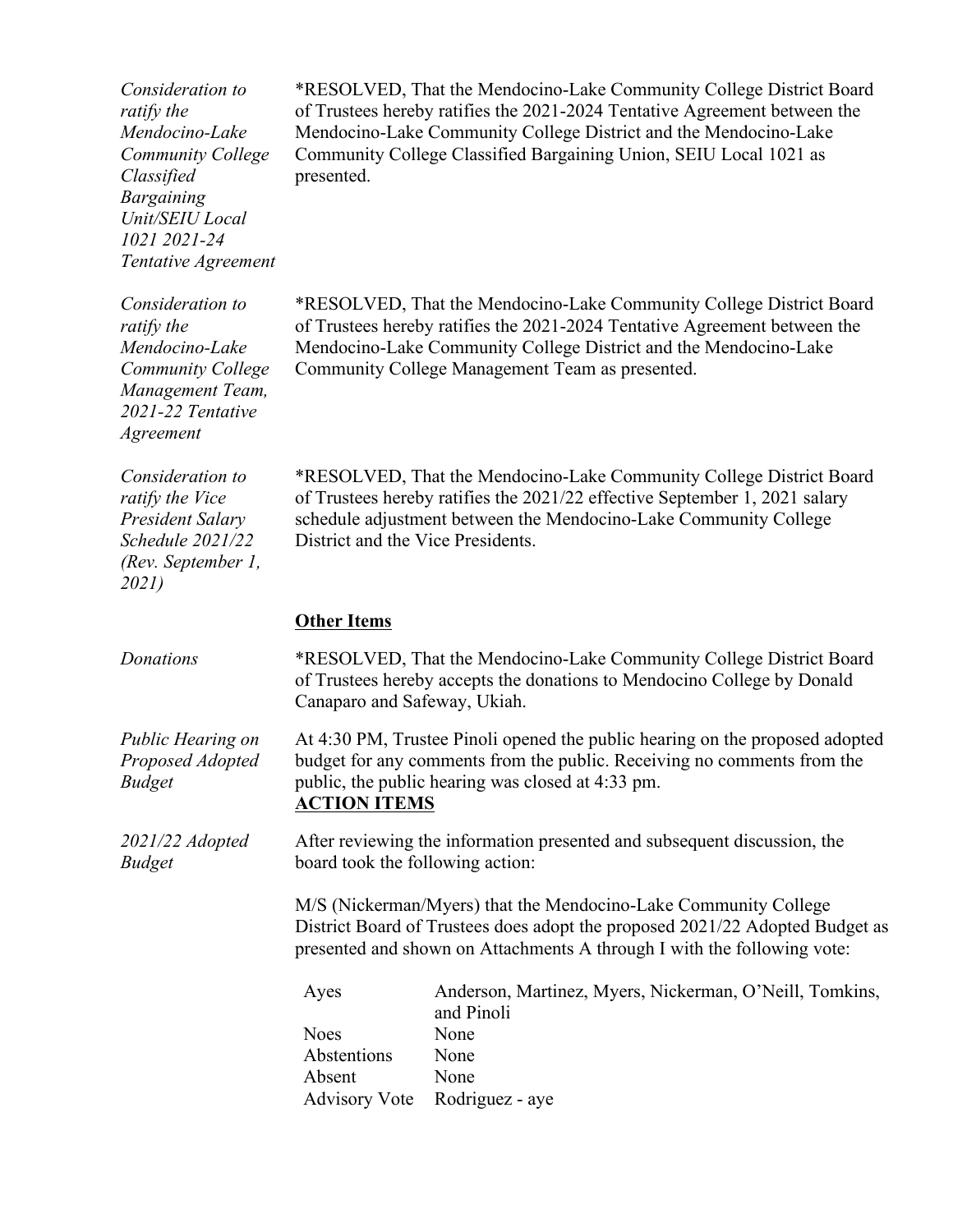## **INFORMATIONAL REPORTS**

*Mendocino College Foundation, Inc.*

A written report was submitted by the Mendocino College Foundation staff. Joe Atherton, Director of Fiscal Services stated he had nothing to add.

A written report was submitted by Dr. Steve Cardimona, Professor of Earth Science.

*Academic Senate*

A written report was submitted by Academic Senate President Indermill who added at their recent faculty meeting they recognized the classified staff and the work they do for and on behalf of the faculty.

### *Classified Senate*

A written report was submitted by Classified Senate President Lauren Simmonds who stated she had nothing to add.

#### *Management Team*

A written report was submitted by Management Team President Janet Daugherty who stated she had nothing to add.

#### **TRUSTEE COMMUNICATION**

| <b>Board Policies</b><br>Additions and<br>$Revisions - First$<br>Reading                            | Board policy 2900 - SARS-COV-2 (COVID-19) Vaccination Requirement -<br>Employees and Board Policy 2901 – SARS-COV-2 (COVID-19) Vaccination<br>Requirement - Students were presented for review and discussion. Additional<br>discussion and/or adoption of these policies will take place at the October 2021<br>board meeting. |  |  |  |
|-----------------------------------------------------------------------------------------------------|---------------------------------------------------------------------------------------------------------------------------------------------------------------------------------------------------------------------------------------------------------------------------------------------------------------------------------|--|--|--|
| Trustee Reports                                                                                     | Trustees commented orally on their recent college-related activities.                                                                                                                                                                                                                                                           |  |  |  |
|                                                                                                     | Trustee Anderson thanked everyone for the great work they are doing and was<br>excited to hear about the sports that are taking place. He added the Utility Line<br>Arborist is a great program and is happy to hear it is moving forward.                                                                                      |  |  |  |
|                                                                                                     | Trustee Martinez echoed her appreciation for all the work that is being done at<br>the college. She also informed the other board members she attended the fall<br>in-service and was glad to see everyone in their element.                                                                                                    |  |  |  |
| Trustee Myers stated she would like to see more movement toward additional<br>face-to-face classes. |                                                                                                                                                                                                                                                                                                                                 |  |  |  |
|                                                                                                     | Trustee Nickerman stated he had nothing to add.                                                                                                                                                                                                                                                                                 |  |  |  |
|                                                                                                     | Trustee O'Neill congratulated Student Trustee Rodriguez on his election to the<br>California Community College Trustees board.                                                                                                                                                                                                  |  |  |  |

*Friends of the Mendocino College Coastal Field Station and Natural Sciences Affiliate*

*Constituents Group Reports*